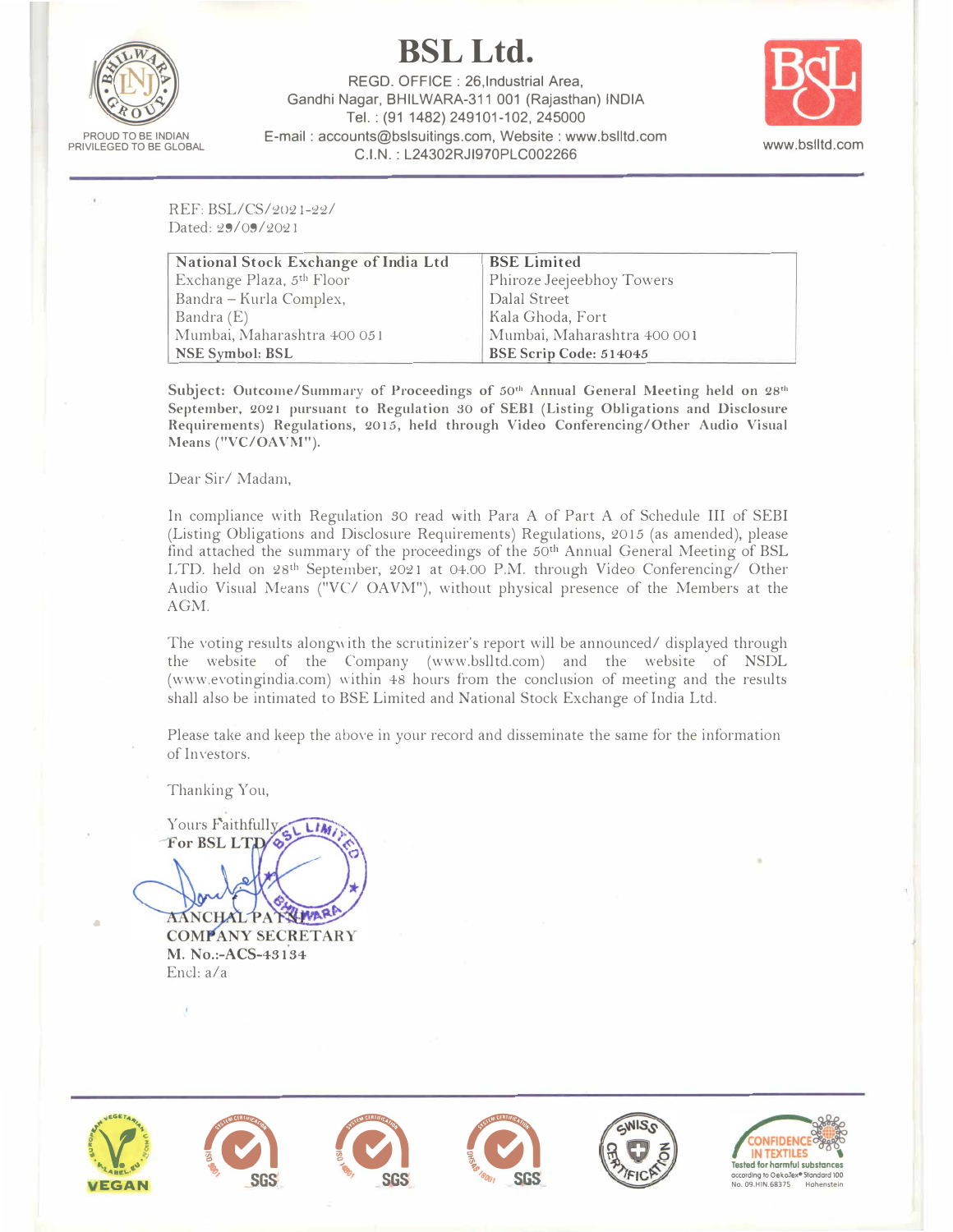

**BSL Ltd.**  REGO. OFFICE : 26,lndustrial Area, Gandhi Nagar, BHILWARA-311 001 (Rajasthan) INDIA Tel.: (91 1482) 249101-102, 245000 E-mail : accounts@bslsuitings.com, Website : www.bslltd.com anis@bsisumigs.com, website www.bslid.com<br>C.I.N. : L24302RJI970PLC002266



## Summary of Proceedings of the 50<sup>th</sup> Annual General Meeting (AGM) of the Members **ofBSL Ltd. held on Tuesday. 28**th **September. 2021 at 04.00 PM through VC/ OAVM**

The 50th Annual General Meeting of BSL LTD was convened on Tuesday, the 28th day of September, 2021 at 04:00 PM. through Video Conferencing ("VC")/Other Audio Visual Means ("OA VM") without the physical presence of the members at the AGM venue in compliance with the Circular issued by the Ministry of Corporate Affairs ("MCA") dated January 13, 2021 which read together with Circular dated 8th April, 2020, Circular dated 13th April, 2020 and by Circular dated 5th May, 2020 as also circulars issued by Securities Exchange Board of India (SEBI) dated 15<sup>th</sup> January, 2021 read with Circular dated 12<sup>th</sup> May, 2020 and as per the other applicable provisions of the Companies Act, 2013 and the rules made thereunder. The deemed venue for the AGM had been the manufacturing plant of Company situated at Mandpam, Bhilwara, Rajasthan.

Shri Arun Kumar Churiwal, Chairman of the Company chaired the meeting.

The following Directors, KMPs, Auditors and other panelist were present in the meeting through VC/OAVM from their respective locations:

- 1. Shri Arun Kumar Churiwal (DIN: 00001718), Chairman, member of the Stakeholders Relationship Committee, CSR Committee and Share Transfer Committee of the Company.
- 2. Shri Nivedan Churiwal (DIN: 00001749), Managing Director, member of the Stakeholders Relationship Committee, CSR Committee and Share Transfer Committee of the Company.
- 3. Shri Shekhar Agarwal (DIN: 00066113), Non-Executive Director, member of the Audit Committee and Nomination and Remuneration Committee of the Company.
- 4·. Shri Sushi! Jhunjhunwala (DIN: 00082461), Independent Director, member of Audit Committee, Nomination and Remuneration Committee and Share Transfer committee of the Company.
- *5.* Shri Jagdish Chandra Laddha (DIN: 00118527), Independent Director, member of Audit Committee and Chairman of Nomination and Remuneration Committee of the Company
- 6. Shri Amar Nath Choudhary (DIN: 00587814,), Independent Director, Chairman of the Audit Committee and Stakeholders Relationship Committee and Member of Share Transfer Committee of the Company
- 7. Smt. Abhilasha Mimani (DIN: 06932590), Independent Director, member of CSR Committee of the Company
- 8. Shri-Giriraj Prasad Singhal (DIN: 00331849), Independent Director, member of CSR Committee of the Company
- 9. Shri Praveen Kumar Jain, (DIN: 09196198), Director (Operations) & CFO of the Company.
- 10. Shri Satish Somani, Partner, M/s SSMS & Associates, Chartered Accountants, Statutory Auditors of the Company.
- I 1. Shri Sunil Surana, Partner, M/s A. L. Chechani & Company, Chartered Accountants,
- 













**b** 0

LWARF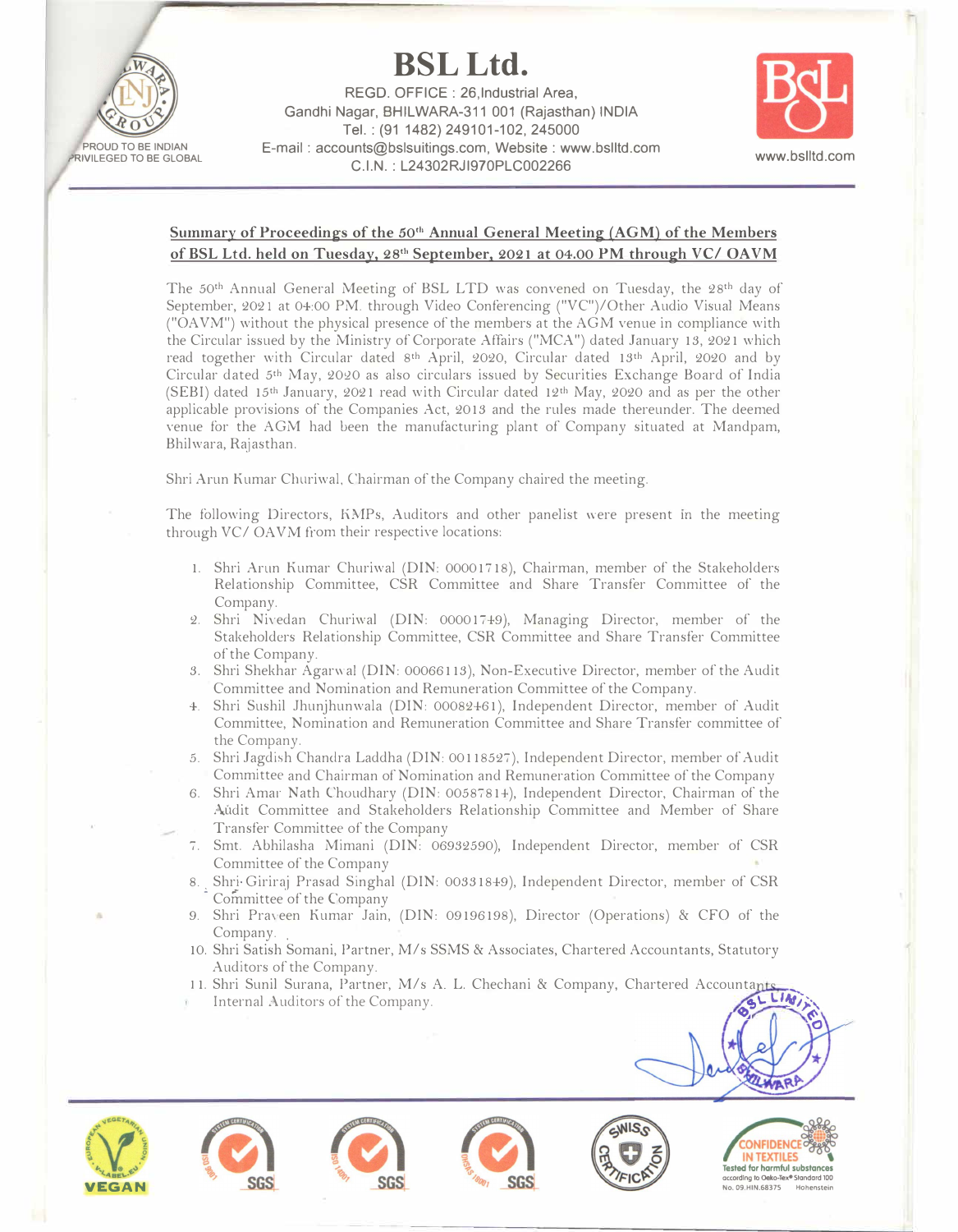

**REGD. OFFICE : 26,lndustrial Area,**  Gandhi Nagar, BHILWARA-311 001 (Rajasthan) INDIA **Tel.: (91 1482) 249101-102, 245000 E-mail : accounts@bslsuitings.com, Website : www.bslltd.com C.I.N. : L24302RJl970PLC002266 www.bslltd.com** 



- 12. Shri Manoj Maheshwari, Partner, *Mis* V.M. & Associates, Company Secretaries, Jaipur, Secretarial Auditor and Scrutinizer of the Company.
- 13. Ms. Aanchal Patni, Company Secretary and Compliance Officer of the Company.

The Company Secretary informed the Members that pursuant to the provisions of Section 108 of the Companies Act, 201S read with Rule 20 of the Companies (Management and Administration) Rules, 2014 (as amended) and Regulation 44 of SEBI (Listing Obligations and Disclosure Requirements) Regulations 2015 (as amended), Secretarial Standard No. 2 on General Meetings, the Company had provided the facility of remote e-voting through NSDL portal to its Members from  $24<sup>th</sup>$  September,  $2021$  (9:00 a.m.) to  $27<sup>th</sup>$  September,  $2021$  (5:00 p.m.) to exercise their votes electronically. The e-voting facility during the AGM was also provided through the NSDL portal to those members.who did not cast their votes through remote evoting in respect of all resolutions mentioned in the Notice convening 50th AGM.

The Company Secretary further informed the Members that the documents referred to in the accompanying Notice were available for inspection at the website of the Company and the Statutory Registers maintained as per the Companies Act, 201S, were kept open electronically for inspection by the members during the AGM.

Ms .. Aanchal Patni, Company Secretary and Compliance Officer of the Company further informed the Chairman that requisite number of members for constituting the quorum as per the Companies Act, 2013 were present.

She announced that the combined results of e-voting and voting at the AGM alongwith the Scrutinizer's Report shall be placed on the Company's website (www.bslltd.com) and on the website of NSDL (www.evoting.nsdl.com.) within 48 hours from the conclusion of meeting i.e. on. or before S0th September, 2021 and the results shall also be intimated to BSE Limited and National Stock Exchange of India Limited.

She then informed to the members that Shri Manoj Maheshwari, Practicing Company Secretary had been appointed as the scrutinizer to conduct and scrutinize the process of e-voting in fair, transparent and efficient manner.

The requisite quorum being present, the Chairman called the Meeting to order. The quorum was �resent throughout the meeting. He then welcomed the members to the 50**1**h Annual General Meeting of the Company. The Chairman informed the members that Shri Ravi Jhunjhunwala, Non-Executive Director of the Company has conveyed his inability to attend the meeting due to unavoidable reasons.

The Notice of the 50<sup>th</sup> AGM and the Annual Report and financial statements were taken as read with the permission of members present as the same had already been circulated to the Members.

There were no qualifications, reservation and adverse remarks in the Auditor's Report on the financial statements and the report of Secretarial Auditor of the Company and accordingly they were not required to be read.



**PROUD TO BE INDIAN ,RIVILEGED TO BE GLOBAL** 









MARA *=,:, (&l* **(G)** \ **SGS**<br> **SGS**<br> **SGS**<br> **SGS**<br> **SGS**<br> **SGS**<br> **CONFIDENCE**<br> **IN TEXTILES**<br> **IN TEXTILES**<br> **IN TEXTILES**<br> **IN TEXTILES**<br> **IN TEXTILES**<br> **IN TEXTILES**<br> **IN TEXTILES**<br> **IN TEXTILES**<br> **IN TEXTILES INFIDENCE TEXTILES SGS. SGS. SGS. CGS. CGS. CGS. CGS. CGS. CGS. CGS. CGS. CGS. CGS. CGS. CGS. CGS. CGS. CGS. CGS. CGS. CGS. CGS. CGS. CGS. CGS. CGS. CGS. CGS. CGS. CGS. CGS. CGS.**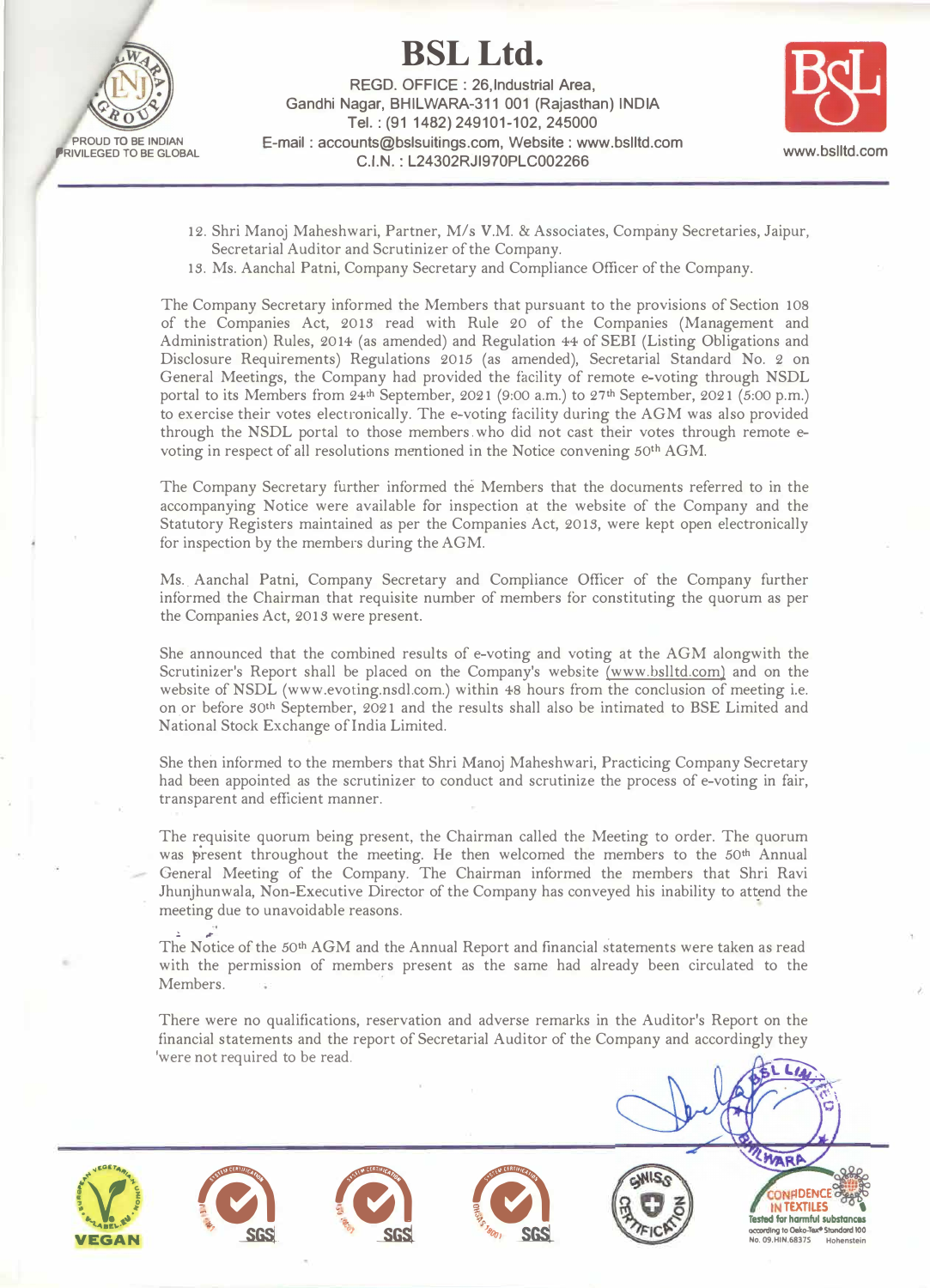**BSL Ltd.** 

**PROUD TO BE INDIAN PRIVILEGED TO BE GLOBAL** 

**REGO. OFFICE : 26,lndustrial Area, Gandhi Nagar, BHILWARA-311 001 (Rajasthan) INDIA Tel.: (91 1482) 249101-102, 245000 E-mail : accounts@bslsuitings.com, Website : www.bslltd.com C.I.N. : L24302RJl970PLC002266 www.bslltd.com** 



The Chairman, thereafter, addressed the members highlighting the salient features of the Company's operations and performance relating to the year ended the  $31st$  March, 2021 and also highlighted on the performance of the Company for the current fiscal year 2021-22 and the future plans of the Company.

The Company Secretary then initiated discussion and invited the shareholder who had registered herself as Speaker and was attending the Meeting through VC/OAVM, to put forward her queries/feedback, if any, on the Reports and Financial Statements of the Company for the financial year ended S 1st March, 2021. The queries of the member were aptly replied by the Managing Director.

Thereafter, the Chairman put forward the Resolutions relating to the following items:-

| S. No.         | <b>Details of Resolution</b>                                                                                                                                                                          | <b>Resolution Type</b>     |
|----------------|-------------------------------------------------------------------------------------------------------------------------------------------------------------------------------------------------------|----------------------------|
|                | To receive, consider and adopt the audited financial<br>statements of the Company for the year ended 31st March,<br>2021, together with the Reports of the Board of Directors<br>and Auditors thereon | Ordinary Resolution        |
| $\mathcal{Q}$  | To Re appoint Shri Shekhar Agarwal (DIN: 00066113) who<br>retires by rotation being eligible, offers himself for<br>reappointment                                                                     | Ordinary Resolution        |
| $\mathcal{S}$  | To ratify the Remuneration of Cost Auditors                                                                                                                                                           | Ordinary Resolution        |
| $\overline{4}$ | Approval for Material Related party transactions                                                                                                                                                      | <b>Ordinary Resolution</b> |
| 5              | To appoint Shri Arun Kumar Churiwal (DIN: 00001718) as<br>Chairman of the Company for a period of 3 years from<br>01/09/2021 to 31/08/2024                                                            | Special Resolution         |
| 6              | To appoint Shri Nivedan Churiwal (DIN: 00001749) as<br>Managing Director of the Company for a period of 3 years<br>from 26/07/2021 to 25/07/2024.                                                     | <b>Special Resolution</b>  |
|                | To appoint Shri Praveen Kumar Jain (DIN: 09196198) as<br>Director (Operations) of the Company for a period of 3 years<br>from $07/06/2021$ to $06/06/2024$ .                                          | Special Resolution         |

In the end the Chairman and Company Secretary thanked all the members for their participation in the meeting. The meeting concluded at  $4:31$  PM. The E-voting facility was kept open for next 15 minutes to enable the Shareholders to cast their vote.

**M For BSL LTD**  'NI **COMPANY SECRETARY M. N o.:-ACS-43134**